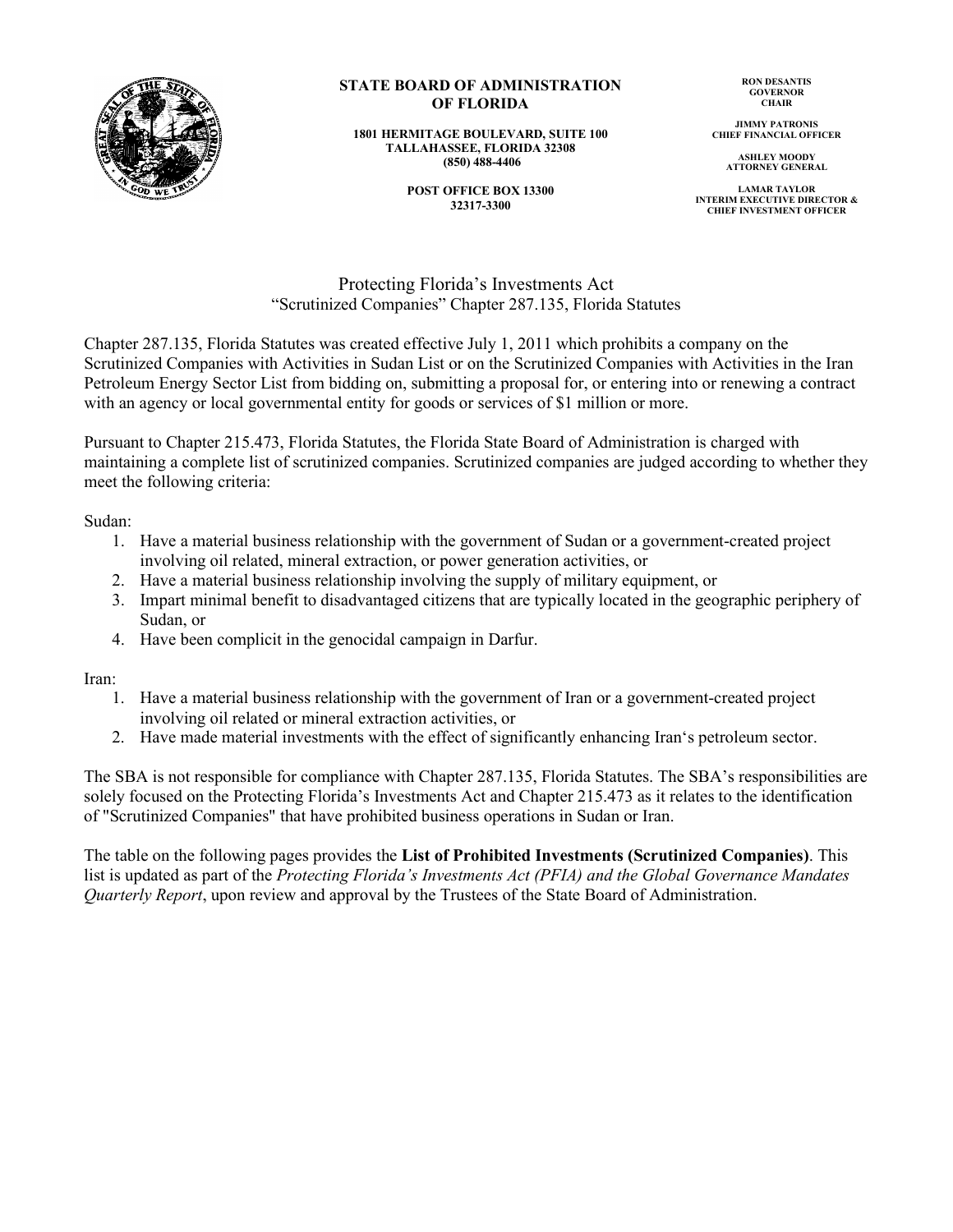## **Table 7: List of Prohibited Investments (Scrutinized Companies)**

*(New companies are highlighted and in bold.)*

| <b>Prohibited Investments (Scrutinized Companies)</b>                      | <b>Scrutinized</b><br><b>Country</b> | <b>Country of</b><br>Incorporation | <b>Initial Appearance on</b><br><b>Scrutinized List</b> | Full<br><b>Divestment</b> |
|----------------------------------------------------------------------------|--------------------------------------|------------------------------------|---------------------------------------------------------|---------------------------|
| Al-Enmaa Real Estate Co                                                    | Sudan                                | Kuwait                             | June 4, 2019                                            | Yes                       |
| Aviation Industry Corporation of China (AVIC)                              | Sudan                                | China                              | September 24, 2019                                      | Yes                       |
| AviChina Industry & Technology                                             | Sudan                                | China                              | June 4, 2019                                            | Yes                       |
| AVIC Electromechanical Systems Co Ltd                                      | Sudan                                | China                              | September 24, 2019                                      | Yes                       |
| <b>AVIC International Finance Ltd</b>                                      | Sudan                                | China                              | September 24, 2019                                      | Yes                       |
| AVIC International Holdings Ltd (formerly listed as AVIC<br>International) | Sudan                                | China                              | June 4, 2019                                            | Yes                       |
| Bank of Kunlun Co Ltd                                                      | Sudan & Iran                         | China                              | March 7, 2018                                           | Yes                       |
| Chennai Petroleum Corp Ltd                                                 | Sudan                                | India                              | September 19, 2007                                      | Yes                       |
| China Avionics Systems                                                     | Sudan                                | China                              | June 4, 2019                                            | Yes                       |
| China BlueChemical Ltd                                                     | Iran                                 | China                              | March 19, 2013                                          | Yes                       |
| China National Petroleum Corporation (CNPC)                                | Sudan & Iran                         | China                              | December 11, 2012                                       | Yes                       |
| China Oilfield Services Ltd                                                | Iran                                 | China                              | June 16, 2011                                           | Yes                       |
| China Petrochemical Corporation (Sinopec Group)                            | Sudan & Iran                         | China                              | December 3, 2019                                        | Yes                       |
| China Petroleum & Chemical Corp (CPCC) Sinopec                             | Sudan & Iran                         | China                              | September 19, 2007                                      | Yes                       |
| China Petroleum Engineering Corp                                           | Sudan & Iran                         | China                              | March 7, 2018                                           | Yes                       |
| <b>CNOOC Ltd</b>                                                           | Iran                                 | China                              | June 16, 2011                                           | Yes                       |
| CNOOC Curtis Funding No.1 Pty Ltd                                          | Iran                                 | Australia                          | October 17, 2017                                        | Yes                       |
| CNOOC Energy Technology & Services Ltd                                     | Iran                                 | China                              | June 15, 2021                                           | Yes                       |
| <b>CNOOC Finance Limited</b>                                               | Iran                                 | China                              | September 24, 2013                                      | Yes                       |
| <b>CNOOC Nexen Finance</b>                                                 | Iran                                 | Canada                             | October 17, 2017                                        | Yes                       |
| <b>CNPC Capital Company Limited</b>                                        | Sudan & Iran                         | China                              | June 14, 2017                                           | Yes                       |
| <b>CNPC General Capital Ltd</b>                                            | Sudan & Iran                         | China                              | June 26, 2012                                           | Yes                       |
| <b>CNPC Global Capital Limited</b>                                         | Sudan & Iran                         | China                              | December 15, 2020                                       | Yes                       |
| <b>CNPC HK Overseas Capital Ltd</b>                                        | Sudan & Iran                         | China                              | June 16, 2011                                           | Yes                       |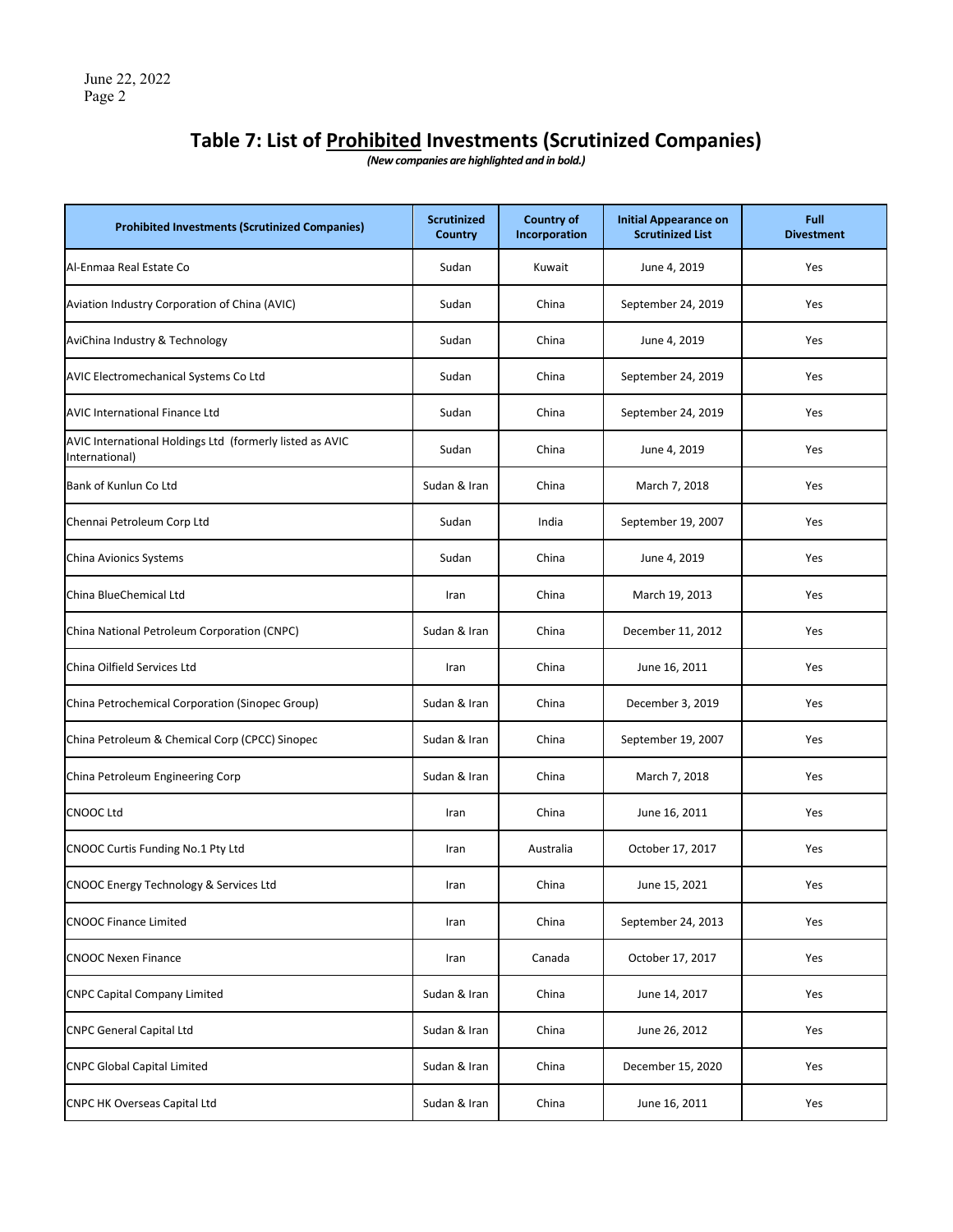| <b>Prohibited Investments (Scrutinized Companies)</b> | <b>Scrutinized</b><br><b>Country</b> | <b>Country of</b><br>Incorporation | <b>Initial Appearance on</b><br><b>Scrutinized List</b> | Full<br><b>Divestment</b> |
|-------------------------------------------------------|--------------------------------------|------------------------------------|---------------------------------------------------------|---------------------------|
| COSL Finance (BVI) Limited                            | Iran                                 | China                              | September 24, 2013                                      | Yes                       |
| <b>COSL Singapore Capital Ltd</b>                     | Iran                                 | Singapore                          | December 4, 2018                                        | Yes                       |
| Daqing Huake Group Co Ltd                             | Sudan                                | China                              | March 25, 2008                                          | Yes                       |
| Egypt Kuwait Holding Co. SAE                          | Sudan                                | Kuwait                             | January 13, 2009                                        | Yes                       |
| <b>Energy House Holding Company</b>                   | Sudan                                | Kuwait                             | July 28, 2009                                           | Yes                       |
| Engen Botswana                                        | Sudan & Iran                         | Botswana                           | March 24, 2015                                          | Yes                       |
| <b>FACC AG</b>                                        | Sudan                                | Austria                            | June 4, 2019                                            | Yes                       |
| Gas District Cooling (Putrajaya) Sdn Bhd              | Sudan & Iran                         | Malaysia                           | April 14, 2009                                          | Yes                       |
| Gazprom                                               | Iran                                 | Russia                             | September 19, 2007                                      | Yes                       |
| Gazprom Neft                                          | Iran                                 | Russia                             | September 16, 2008                                      | Yes                       |
| Gazprom Promgaz                                       | Iran                                 | Russia                             | June 4, 2019                                            | Yes                       |
| <b>GPN Capital SA</b>                                 | Iran                                 | Luxembourg                         | June 4, 2019                                            | Yes                       |
| Harbin Electric Co. Ltd.                              | Sudan                                | China                              | September 19, 2007                                      | Yes                       |
| Hindustan Petroleum Corporation Ltd                   | Sudan & Iran                         | India                              | June 13, 2018                                           | Yes                       |
| Indian Oil Corp Ltd (IOCL)                            | Sudan & Iran                         | India                              | September 19, 2007                                      | Yes                       |
| Jiangxi Hongdu Aviation                               | Sudan                                | China                              | September 19, 2007                                      | Yes                       |
| <b>KLCC Property Holdings Bhd</b>                     | Sudan & Iran                         | Malaysia                           | April 14, 2009                                          | Yes                       |
| Kunlun Energy Company Ltd.                            | Sudan & Iran                         | Hong Kong                          | September 19, 2007                                      | Yes                       |
| Kunlun Financial Leasing Co Ltd                       | Sudan & Iran                         | China                              | March 7, 2018                                           | Yes                       |
| Kuwait Finance House                                  | Sudan                                | Kuwait                             | April 14, 2009                                          | Yes                       |
| Lanka IOC Ltd                                         | Sudan                                | India                              | September 19, 2007                                      | Yes                       |
| Managem SA                                            | Sudan                                | Morocco                            | November 9, 2010                                        | Yes                       |
| Mangalore Refinery & Petrochemicals Ltd               | Sudan & Iran                         | India                              | September 19, 2007                                      | Yes                       |
| Malaysia Marine & Heavy Engineering Holdings Bhd      | Sudan & Iran                         | Malaysia                           | March 18, 2014                                          | Yes                       |
| MISC Bhd                                              | Sudan & Iran                         | Malaysia                           | September 19, 2007                                      | Yes                       |
| Mosenergo                                             | Iran                                 | Russia                             | September 16, 2008                                      | Yes                       |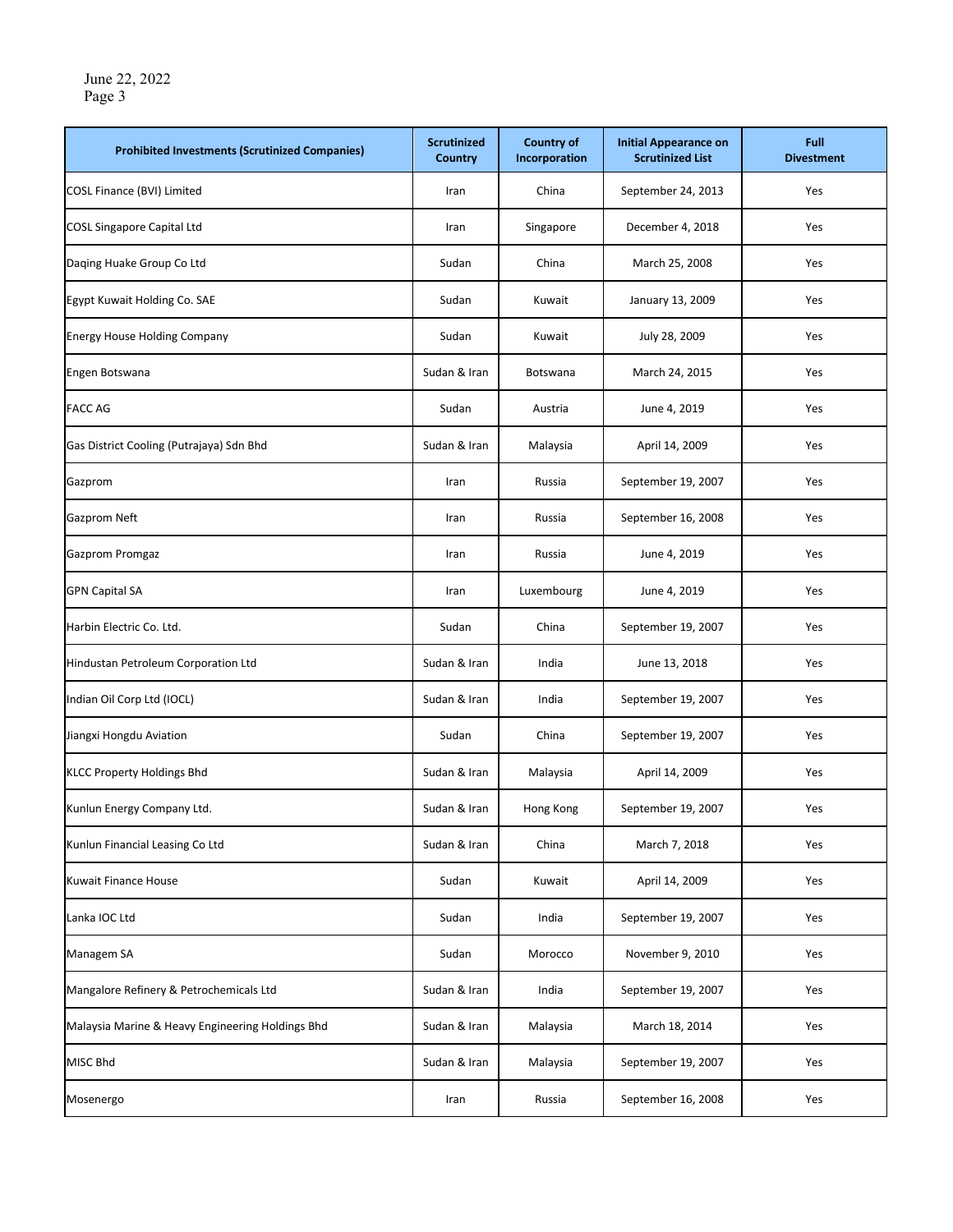| <b>Prohibited Investments (Scrutinized Companies)</b> | <b>Scrutinized</b><br><b>Country</b> | <b>Country of</b><br>Incorporation | <b>Initial Appearance on</b><br><b>Scrutinized List</b> | Full<br><b>Divestment</b> |
|-------------------------------------------------------|--------------------------------------|------------------------------------|---------------------------------------------------------|---------------------------|
| Oil India Ltd                                         | Sudan                                | India                              | September 18, 2012                                      | Yes                       |
| Oil & Natural Gas Corp (ONGC)                         | Sudan & Iran                         | India                              | September 19, 2007                                      | Yes                       |
| <b>ONGC Videsh Limited (OVL)</b>                      | Sudan & Iran                         | India                              | March 18, 2014                                          | Yes                       |
| Orca Gold Inc.                                        | Sudan                                | Canada                             | December 9, 2014                                        | Yes                       |
| PetroChina                                            | Sudan & Iran                         | China                              | September 19, 2007                                      | Yes                       |
| Petroliam Nasional (Petronas)                         | Sudan & Iran                         | Malaysia                           | September 19, 2007                                      | Yes                       |
| Petronas Capital Limited                              | Sudan & Iran                         | Malaysia                           | September 19, 2007                                      | Yes                       |
| Petronas Chemicals Bhd                                | Sudan & Iran                         | Malaysia                           | June 16, 2011                                           | Yes                       |
| Petronas Dagangan Bhd                                 | Sudan & Iran                         | Malaysia                           | September 19, 2007                                      | Yes                       |
| Petronas Gas Berhad                                   | Sudan & Iran                         | Malaysia                           | September 19, 2007                                      | Yes                       |
| Petronas Global Sukuk                                 | Sudan & Iran                         | Malaysia                           | August 2, 2016                                          | Yes                       |
| Putrajaya Management Sdn Bhd                          | Sudan & Iran                         | Malaysia                           | March 18, 2014                                          | Yes                       |
| Sinopec Capital 2013 Ltd                              | Sudan & Iran                         | China                              | September 24, 2013                                      | Yes                       |
| Sinopec Century Bright Capital Investment Ltd         | Sudan & Iran                         | China                              | December 3, 2019                                        | Yes                       |
| Sinopec Engineering Group Co Ltd                      | Sudan & Iran                         | China                              | March 18, 2014                                          | Yes                       |
| Sinopec Group Overseas Development 2018 Ltd           | Sudan & Iran                         | China                              | December 15, 2020                                       | Yes                       |
| Sinopec Group Overseas Development 2017 Ltd           | Sudan & Iran                         | China                              | September 11, 2019                                      | Yes                       |
| Sinopec Group Overseas Development 2016 Ltd           | Sudan & Iran                         | China                              | August 2, 2016                                          | Yes                       |
| Sinopec Group Overseas Development 2015 Ltd           | Sudan & Iran                         | China                              | December 15, 2020                                       | Yes                       |
| Sinopec Group Overseas Development 2014 Ltd           | Sudan & Iran                         | China                              | March 7, 2018                                           | Yes                       |
| Sinopec Group Overseas Development 2013 Ltd           | Sudan & Iran                         | China                              | March 18, 2014                                          | Yes                       |
| Sinopec Group Overseas Development 2012 Ltd           | Sudan & Iran                         | China                              | March 7, 2018                                           | Yes                       |
| Sinopec Kantons Holdings Ltd                          | Sudan & Iran                         | Bermuda                            | September 19, 2007                                      | Yes                       |
| Sinopec Oilfield Equipment Corporation                | Sudan & Iran                         | China                              | April 14, 2009                                          | Yes                       |
| Sinopec Oilfield Service Corp                         | Sudan & Iran                         | China                              | March 25, 2008                                          | Yes                       |
| Sinopec Shanghai Petrochemical                        | Sudan & Iran                         | China                              | September 19, 2007                                      | Yes                       |